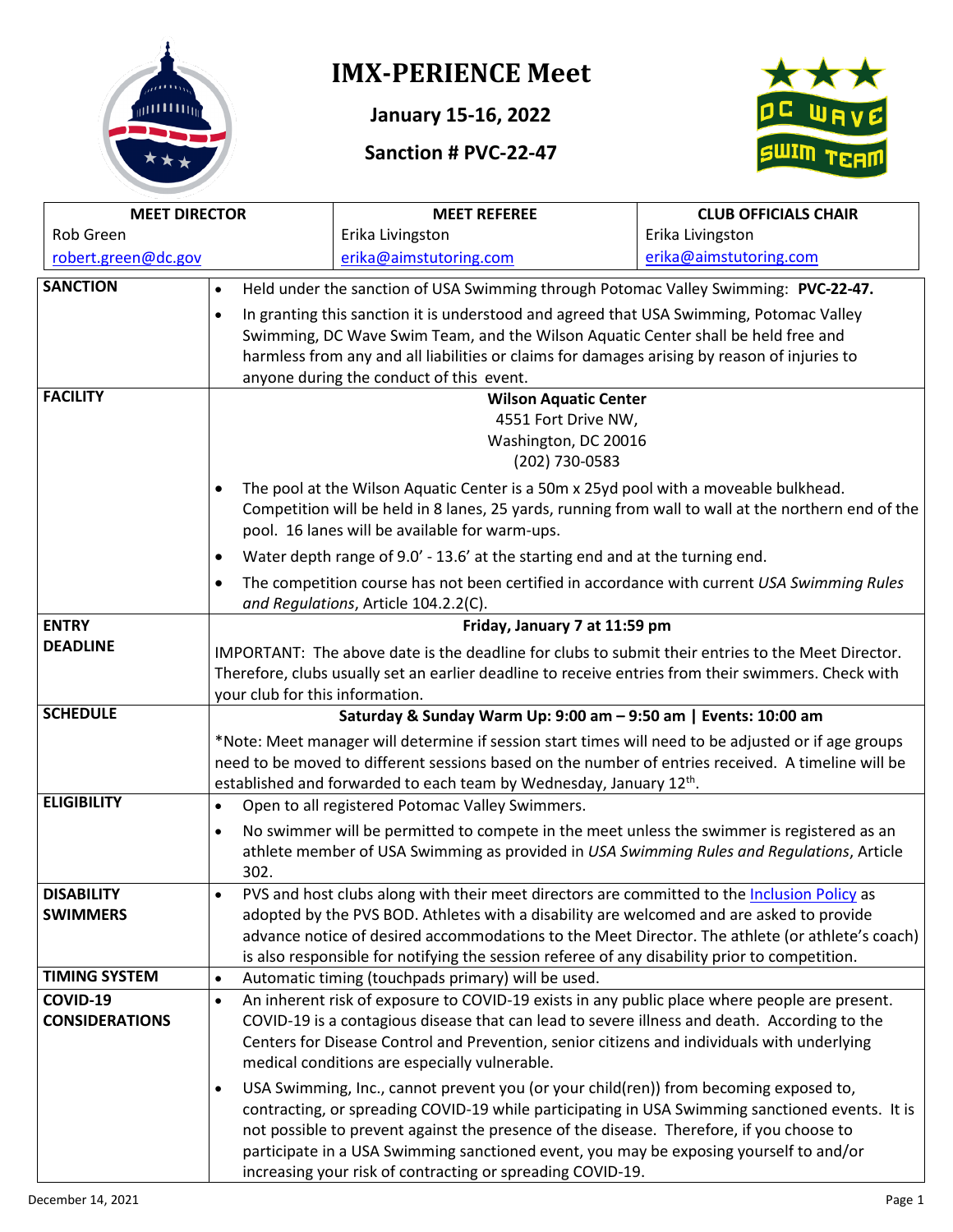|                  | BY ATTENDING OR PARTICIPATING IN THIS COMPETITION, YOU VOLUNTARILY ASSUME ALL RISKS<br>$\bullet$                                                                                                          |
|------------------|-----------------------------------------------------------------------------------------------------------------------------------------------------------------------------------------------------------|
|                  | ASSOCIATED WITH EXPOSURE TO COVID-19 AND FOREVER RELEASE AND HOLD HARMLESS USA<br>SWIMMING, POTOMAC VALLEY SWIMMING, DC WAVE SWIM TEAM, AND THE WILSON AQUATIC                                            |
|                  | CENTER AND EACH OF THEIR OFFICERS, DIRECTORS, AGENTS, EMPLOYEES OR OTHER                                                                                                                                  |
|                  | REPRESENTATIVES FROM ANY LIABILITY OR CLAIMS INCLUDING FOR PERSONAL INJURIES, DEATH,                                                                                                                      |
|                  | DISEASE OR PROPERTY LOSSES, OR ANY OTHER LOSS, INCLUDING BUT NOT LIMITED TO CLAIMS                                                                                                                        |
|                  | OF NEGLIGENCE AND GIVE UP ANY CLAIMS YOU MAY HAVE TO SEEK DAMAGES, WHETHER                                                                                                                                |
|                  | KNOWN OR UNKNOWN, FORESEEN OR UNFORESEEN, IN CONNECTION WITH EXPOSURE,<br>INFECTION, AND/OR SPREAD OF COVID-19 RELATED TO PARTICIPATION IN THIS COMPETITION.                                              |
|                  | We have taken enhanced health and safety measures for all attending this meet, however we<br>$\bullet$                                                                                                    |
|                  | cannot guarantee that you will not become infected with COVID-19. All attending this meet                                                                                                                 |
|                  | must follow all posted instructions while in attendance. An inherent risk of exposure to COVID-19                                                                                                         |
|                  | exists in any public place where people are present. By attending this meet, you acknowledge                                                                                                              |
|                  | the contagious nature of COVID-19 and voluntarily assume all risks related to exposure to COVID-<br>19.                                                                                                   |
|                  | By choosing to attend this meet you agree to comply with all health and safety mandates and<br>$\bullet$                                                                                                  |
|                  | guidelines of USA Swimming, Potomac Valley Swimming, the District of Columbia.                                                                                                                            |
| COVID-19         | Before signing up your young swimmer, please consider that they can manage themselves for<br>$\bullet$                                                                                                    |
| <b>PROTOCOLS</b> | the duration of the meet with just their swim coach overseeing them, including being able to                                                                                                              |
|                  | visit the bathroom independently.<br>Locker room use should be minimized.                                                                                                                                 |
|                  | $\bullet$<br>No one with symptoms of COVID-19 is permitted in the facility or outside team seating area.<br>$\bullet$                                                                                     |
|                  | Athletes should arrive and depart in their suits if possible.<br>$\bullet$                                                                                                                                |
|                  | All attendees (athletes, coaches, officials, and volunteers) must wear a mask to enter the facility<br>$\bullet$                                                                                          |
|                  | and throughout the facility, with the exception of athletes when competing or warming                                                                                                                     |
|                  | up/cooling down.                                                                                                                                                                                          |
|                  | All attendees (athletes, coaches, volunteers, officials, etc.) must complete an online COVID<br>$\bullet$                                                                                                 |
|                  | waiver and health screening before they are permitted in the facility. The link to the online form                                                                                                        |
|                  | will be emailed to all participating teams prior to the meet.<br>Athletes will be seated in the balcony bleacher area overlooking the competition pool.<br>$\bullet$                                      |
|                  | All attendees should maintain a minimum of three (3) feet distance from all other participants<br>$\bullet$                                                                                               |
|                  | whenever possible.                                                                                                                                                                                        |
|                  | The meet will be limited to no more than 200 swimmers per session.<br>$\bullet$                                                                                                                           |
|                  | Only swimmers, coaches, meet volunteers, and officials will be permitted in the team areas and<br>$\bullet$<br>on the pool deck.                                                                          |
|                  | Each team MUST assign a certified Coach to always remain in the assigned Team Area to ensure<br>٠<br>COVID-19 guidelines are being followed and to assist with Clerk of Course.                           |
|                  | A designated staff member, official, coach or volunteer will be in place to observe/marshal<br>$\bullet$<br>COVID-19 guidelines and report back to the coaches and officials on concerns or improvements. |
|                  | Swimmers must wear their masks until they arrive at their lane and they will take it off and place<br>$\bullet$                                                                                           |
|                  | it in a bag. The bags will be placed in baskets by the starting blocks during warm-ups and                                                                                                                |
|                  | competition. Swimmers will immediately put their masks back on at the completion of their                                                                                                                 |
|                  | swims before they leave the starting area.<br>Swimmers must follow all directions as posted and adhere to all marshal directions.<br>$\bullet$                                                            |
|                  | Swimmers will walk around the pool deck as directed and line back up in the designated area<br>$\bullet$                                                                                                  |
|                  | with proper social distancing until they are cleared to go back to their seating area.                                                                                                                    |
|                  | All swimmers must remain in their designated seating area for their group until they are called<br>$\bullet$<br>for their event and they must return to their area immediately following their event.     |
|                  | Any swimmer not following the meet protocols will be subject to immediate removal from the<br>$\bullet$                                                                                                   |
|                  | meet.                                                                                                                                                                                                     |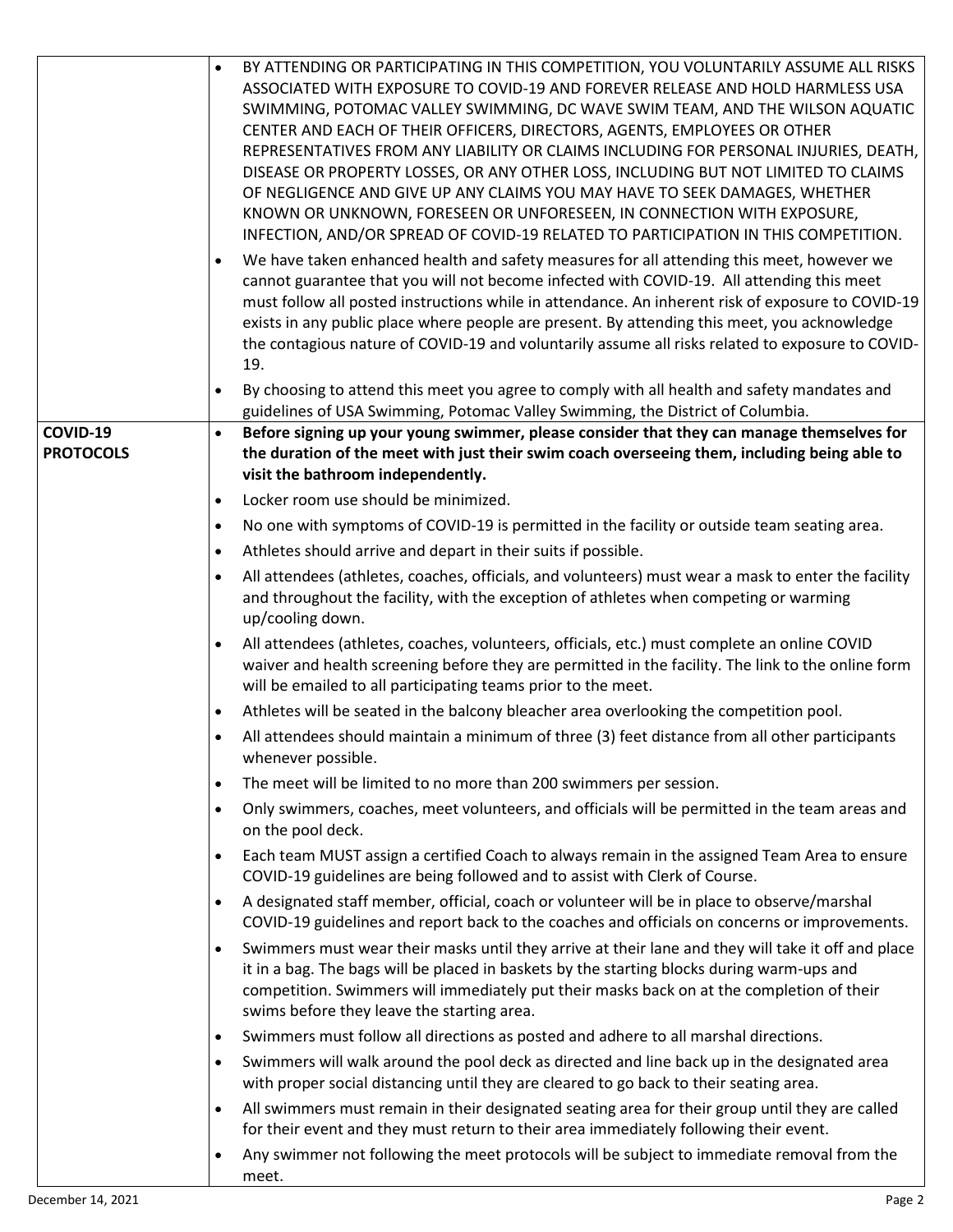|                          | All coaches, officials, and volunteers must bring their own water bottle and snacks.<br>$\bullet$                                                                                                                                                                                                                                                                                                                                                    |  |  |  |  |
|--------------------------|------------------------------------------------------------------------------------------------------------------------------------------------------------------------------------------------------------------------------------------------------------------------------------------------------------------------------------------------------------------------------------------------------------------------------------------------------|--|--|--|--|
|                          | We request that all attendees notify the meet director as soon as possible if they have tested<br>$\bullet$                                                                                                                                                                                                                                                                                                                                          |  |  |  |  |
|                          | positive for COVID-19, shown symptoms or have been in contact with anyone exposed to COVID-                                                                                                                                                                                                                                                                                                                                                          |  |  |  |  |
|                          | 19 after attending the meet.                                                                                                                                                                                                                                                                                                                                                                                                                         |  |  |  |  |
|                          | No spectators will be permitted. Competition will be live-streamed via the DC Wave Swim Team<br>$\bullet$                                                                                                                                                                                                                                                                                                                                            |  |  |  |  |
|                          | Twitch channel https://www.twitch.tv/dcwaveswimteam.                                                                                                                                                                                                                                                                                                                                                                                                 |  |  |  |  |
| <b>RULES</b>             | Current USA Swimming rules shall govern this meet.<br>$\bullet$                                                                                                                                                                                                                                                                                                                                                                                      |  |  |  |  |
|                          | All applicable adults participating in or associated with this meet acknowledge that they are<br>$\bullet$                                                                                                                                                                                                                                                                                                                                           |  |  |  |  |
|                          | subject to the provisions of the USA Swimming Minor Athlete Abuse Prevention Policy<br>("MAAPP"), and that they understand that compliance with the MAAPP policy is a condition of<br>participation in the conduct of this competition.                                                                                                                                                                                                              |  |  |  |  |
|                          | No on-deck USA Swimming registration is permitted.<br>$\bullet$                                                                                                                                                                                                                                                                                                                                                                                      |  |  |  |  |
|                          | In compliance with USA Swimming Rules and Regulations, the use of audio or visual recording<br>$\bullet$<br>devices, including a cell phone is not permitted in the changing areas, rest rooms, or locker<br>rooms. Per PVS policy, the use of equipment capable of taking pictures (e.g., cell phones,<br>cameras, etc.) is banned from behind the starting blocks during the entire meet, including warm<br>up, competition and cool down periods. |  |  |  |  |
|                          | Deck changes are prohibited.<br>$\bullet$                                                                                                                                                                                                                                                                                                                                                                                                            |  |  |  |  |
|                          | Any swimmer entered in the meet must be certified by a USA Swimming member coach as being<br>$\bullet$<br>proficient in performing a racing start or must start each race from within the water. When<br>unaccompanied by a member-coach, it is the responsibility of the swimmer or the swimmer's<br>legal guardian to ensure compliance with this requirement.                                                                                     |  |  |  |  |
|                          | Operation of a drone or any other flying devices is prohibited over the venue (pools,<br>$\bullet$<br>athlete/coach areas, spectator areas and open ceiling locker rooms) any time athletes, coaches,<br>officials and/or spectators are present.                                                                                                                                                                                                    |  |  |  |  |
|                          | Dive-over starts will be used.<br>$\bullet$                                                                                                                                                                                                                                                                                                                                                                                                          |  |  |  |  |
|                          | The Meet Director and the PVS Technical Committee reserve the right to limit events, heats,<br>$\bullet$<br>swimmers or adjust the format to conform with the 4-hour provision for sessions that include 12<br>& U events per Rule 205.3.1F.                                                                                                                                                                                                         |  |  |  |  |
| <b>EVENT RULES</b>       | All events are timed finals.<br>$\bullet$                                                                                                                                                                                                                                                                                                                                                                                                            |  |  |  |  |
|                          | All events will be pre-seeded                                                                                                                                                                                                                                                                                                                                                                                                                        |  |  |  |  |
|                          |                                                                                                                                                                                                                                                                                                                                                                                                                                                      |  |  |  |  |
| <b>POSITIVE CHECK IN</b> | Athletes may swim a maximum of three (3) events per day.<br>$\bullet$                                                                                                                                                                                                                                                                                                                                                                                |  |  |  |  |
| <b>WARM-UP</b>           | All events will be pre-seeded.<br>$\bullet$                                                                                                                                                                                                                                                                                                                                                                                                          |  |  |  |  |
|                          | The prescribed PVS warm-up procedures and safety policies will be followed. The Meet Director<br>$\bullet$<br>may determine the structure of warm-up, including times/lane assignments.                                                                                                                                                                                                                                                              |  |  |  |  |
| <b>SUPERVISION</b>       | Coaches are responsible for the conduct of their swimmers and cleaning up for their team areas.<br>$\bullet$                                                                                                                                                                                                                                                                                                                                         |  |  |  |  |
|                          |                                                                                                                                                                                                                                                                                                                                                                                                                                                      |  |  |  |  |
|                          | Each team MUST assign a certified Coach to always remain in the assigned Team Area to ensure<br>$\bullet$<br>COVID-19 guidelines are being followed and to assist with Clerk of Course.                                                                                                                                                                                                                                                              |  |  |  |  |
|                          | No spectators will be permitted in the facility.<br>$\bullet$                                                                                                                                                                                                                                                                                                                                                                                        |  |  |  |  |
| <b>SEEDING</b>           | Standard seeding will be used.<br>$\bullet$                                                                                                                                                                                                                                                                                                                                                                                                          |  |  |  |  |
| <b>SCORING</b>           | N/A<br>$\bullet$                                                                                                                                                                                                                                                                                                                                                                                                                                     |  |  |  |  |
| <b>AWARDS</b>            | N/A<br>$\bullet$                                                                                                                                                                                                                                                                                                                                                                                                                                     |  |  |  |  |
| <b>PROGRAMS</b>          | Meet programs will be emailed to teams and available on Meet Mobile.<br>$\bullet$                                                                                                                                                                                                                                                                                                                                                                    |  |  |  |  |
| <b>CREDENTIALS</b>       | Parents not working the meet as a deck official, volunteer timer or other position are not<br>$\bullet$                                                                                                                                                                                                                                                                                                                                              |  |  |  |  |
|                          | permitted on deck. Only athletes, USA Swimming certified coaches, and deck officials will be                                                                                                                                                                                                                                                                                                                                                         |  |  |  |  |
|                          | permitted on the deck. Coaches and Officials should have proof of active USA Swimming<br>membership with them at all times.                                                                                                                                                                                                                                                                                                                          |  |  |  |  |
| <b>SPECTATOR ENTRY</b>   | Spectators are not permitted inside the facility. Competition will be live-streamed.<br>$\bullet$                                                                                                                                                                                                                                                                                                                                                    |  |  |  |  |
| <b>FEE</b>               |                                                                                                                                                                                                                                                                                                                                                                                                                                                      |  |  |  |  |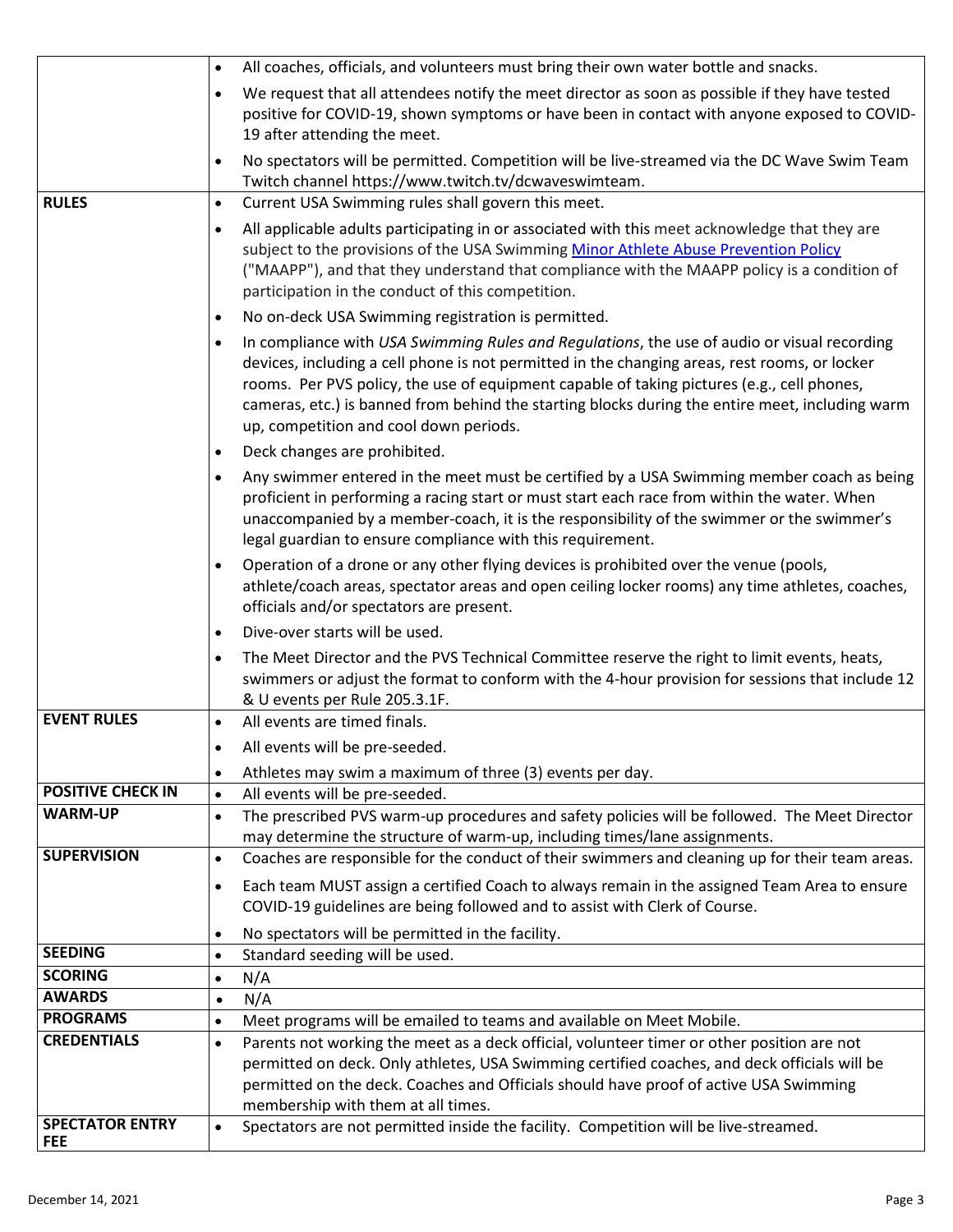| <b>OFFICIALS</b>        | Each participating club is requested to provide at least one table worker or official (Referee<br>$\bullet$<br>Starter, Chief Judge or Stroke & Turn Judge) per session if entering 25 or more splashes.                                                                                                                                         |  |  |  |  |
|-------------------------|--------------------------------------------------------------------------------------------------------------------------------------------------------------------------------------------------------------------------------------------------------------------------------------------------------------------------------------------------|--|--|--|--|
|                         | Officials interested in volunteering should contact the Meet Referee, Erika Livingston,<br>$\bullet$                                                                                                                                                                                                                                             |  |  |  |  |
|                         | erika@aimstutoring.com.                                                                                                                                                                                                                                                                                                                          |  |  |  |  |
|                         | Officials volunteering for this meet should sign in at the recording table prior to the start of<br>$\bullet$<br>warm-ups. Certified officials who have not previously volunteered should contact the referee<br>upon arrival to make their services available. A comprehensive officials briefing will precede<br>each session during warm-ups. |  |  |  |  |
| <b>TIMERS</b>           | Participating clubs are requested to provide timers in proportion to their entries. One timer is<br>$\bullet$<br>requested for each 25 entries.                                                                                                                                                                                                  |  |  |  |  |
|                         | One timer per lane. There will be two Head Timers per course.<br>$\bullet$                                                                                                                                                                                                                                                                       |  |  |  |  |
|                         | An online Timer's Signup will be emailed to participating clubs.<br>$\bullet$                                                                                                                                                                                                                                                                    |  |  |  |  |
| <b>ENTRY PROCEDURES</b> | Entries should be submitted by email to the Meet Director.<br>$\bullet$                                                                                                                                                                                                                                                                          |  |  |  |  |
|                         | Include in the subject of the email, "IMXPERIENCE Meet - ****" with the club's initials in place of<br>$\bullet$<br>the asterisks. If your club submits multiple entry files include training site in the subject of the<br>email.                                                                                                               |  |  |  |  |
|                         | Include in entry email: entry file, report of entries by name, report of entries by event.<br>$\bullet$                                                                                                                                                                                                                                          |  |  |  |  |
|                         | In the body of your email provide entry numbers (girls, boys, totals), contact information (email,<br>$\bullet$<br>phone, officials contact).                                                                                                                                                                                                    |  |  |  |  |
|                         | Entries directly from individual team members will not be accepted.<br>$\bullet$                                                                                                                                                                                                                                                                 |  |  |  |  |
|                         | Entries by phone or fax will not be accepted.<br>$\bullet$                                                                                                                                                                                                                                                                                       |  |  |  |  |
|                         | The Meet Director will acknowledge receipt by return email within 24 hours. If<br>$\bullet$<br>acknowledgement is not received in a timely manner, please contact the Meet Director.                                                                                                                                                             |  |  |  |  |
|                         | Any club that enters an unregistered or improperly registered athlete, falsifies an entry in any<br>$\bullet$<br>way, or permits an unregistered coach to represent them will be fined the sum of \$100 by PVS<br>and no further entries will be accepted from that club until the said fine is paid.                                            |  |  |  |  |
| <b>ENTRY FEES</b>       | Per Swimmer Surcharge: N/A<br>Individual Event Fee: \$5.00                                                                                                                                                                                                                                                                                       |  |  |  |  |
|                         | Entries fees are to be made payable to the "DC Wave Booster Club". Fees are non-refundable.<br>$\bullet$<br>Entries will not be considered received until all fees are paid. Fees for individual events are<br>\$5.00.                                                                                                                           |  |  |  |  |
|                         | Each team/club is requested to remit only one check or money order to cover entry fees. NO<br>$\bullet$<br>CASH PAYMENTS WILL BE ACCEPTED.                                                                                                                                                                                                       |  |  |  |  |
|                         | Entry fees should be sent to:<br>$\bullet$                                                                                                                                                                                                                                                                                                       |  |  |  |  |
|                         | <b>DC Wave Booster Club</b>                                                                                                                                                                                                                                                                                                                      |  |  |  |  |
|                         | 6323 Georgia Avenue, NW                                                                                                                                                                                                                                                                                                                          |  |  |  |  |
|                         | <b>PO BOX 55661</b>                                                                                                                                                                                                                                                                                                                              |  |  |  |  |
|                         | Washington DC, 20040                                                                                                                                                                                                                                                                                                                             |  |  |  |  |
|                         | Entry fees are due with meet entry. Unpaid fees will be reported to the PVS Administrative Office<br>$\bullet$<br>at the conclusion of the meet.                                                                                                                                                                                                 |  |  |  |  |